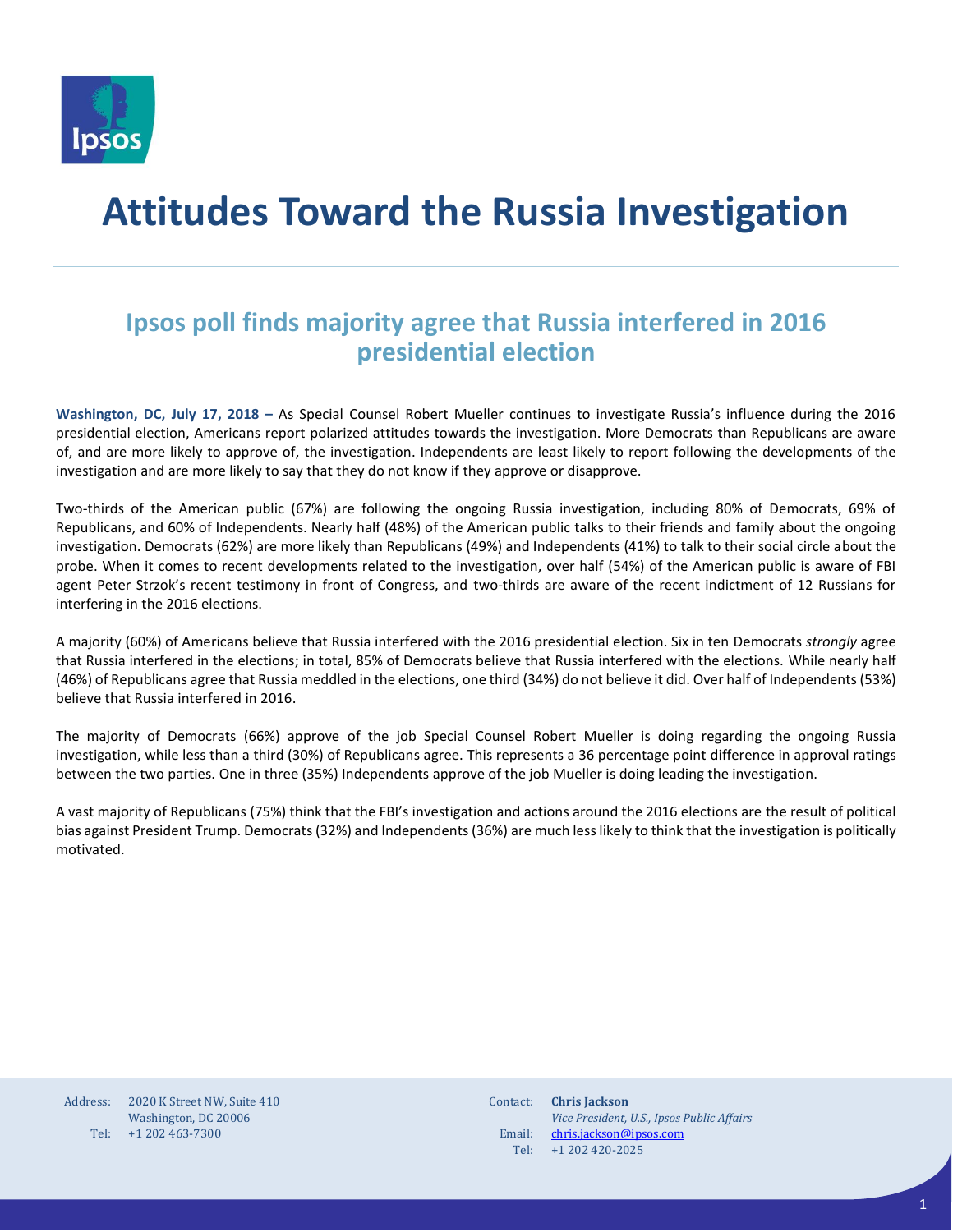

- 1. Have you seen, heard, or read anything about the following:
	- a. FBI agent Peter Strzok's recent testimony in front of Congress, as part of the ongoing investigation of Russia's effort to influence the 2016 presidential election

|            | Total<br>$(N=1,005)$ | <b>Republicans</b><br>$(N = 374)$ | <b>Democrats</b><br>$(N = 312)$ | Independents<br>$(N = 204)$ |
|------------|----------------------|-----------------------------------|---------------------------------|-----------------------------|
| Yes        | 54%                  | 60%                               | 59%                             | 48%                         |
| No         | 36                   | 34                                | 32                              | 36                          |
| Don't Know | 10                   |                                   |                                 | 16                          |

b. Special Counsel Robert Mueller's recent indictment of 12 Russians for interfering in the 2016 presidential election

|            | Total | <b>Republicans</b> | <b>Democrats</b> | Independents |
|------------|-------|--------------------|------------------|--------------|
| Yes        | 66%   | 67%                | 75%              | 63%          |
| No         |       |                    |                  |              |
| Don't Know |       |                    |                  |              |

2. Are you personally following the ongoing investigation of Russia's effort to influence the 2016 presidential election?

|                        | Total | <b>Republicans</b> | <b>Democrats</b> | Independents |
|------------------------|-------|--------------------|------------------|--------------|
| Yes, very closely      | 14%   | 18%                | 18%              | 8%           |
| Yes, somewhat closely  | 21    | 22                 | 27               | 19           |
| Yes, but only a little | 31    | 29                 | 36               | 33           |
| No                     | 32    | 30                 | 20               | 38           |
| Don't Know             |       |                    | -                |              |
| Yes (Net)              | 67%   | 69%                | 80%              | 60%          |
| No (Net)               | 32    | 30                 | 20               | 38           |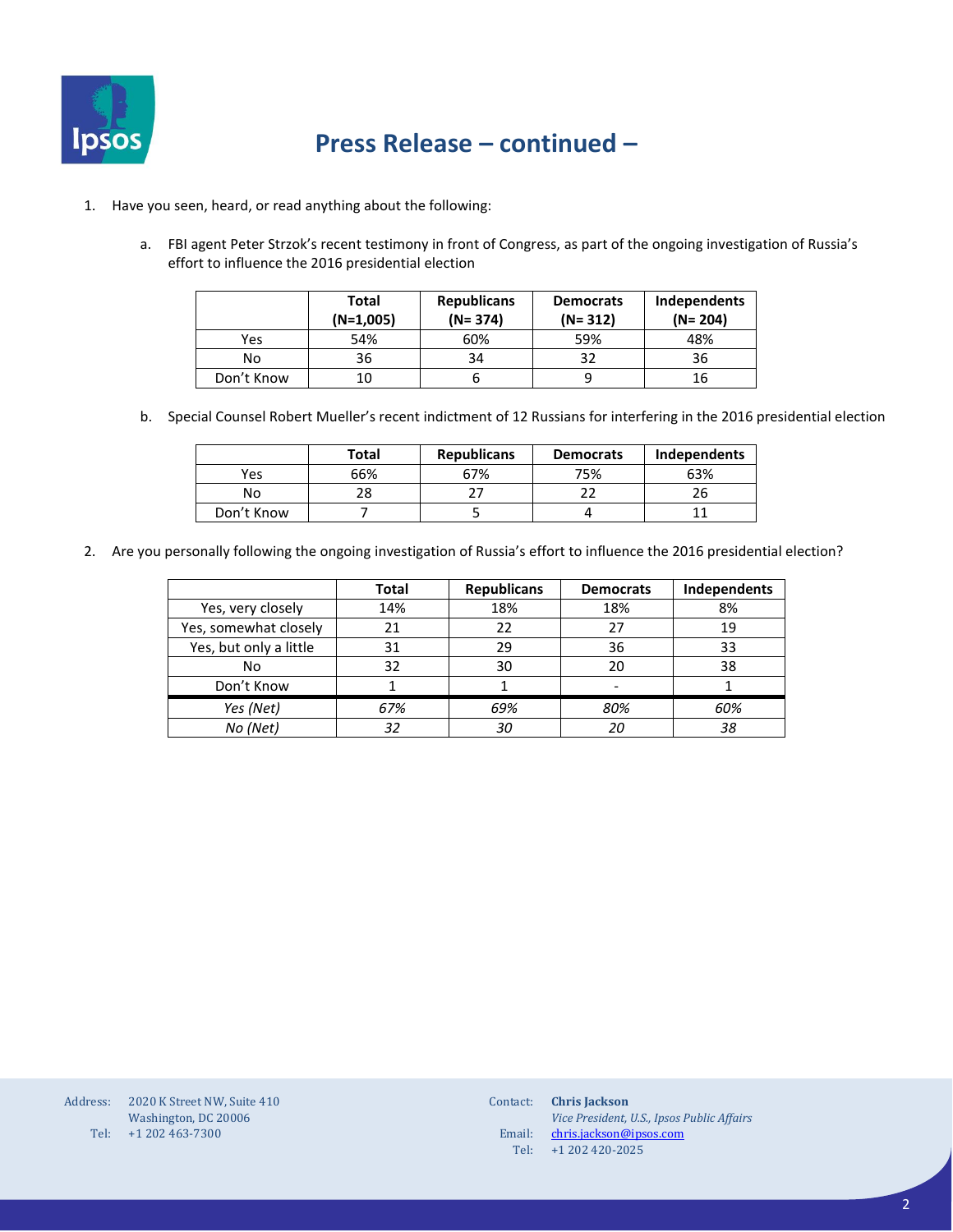

3. Do you talk to friends and family about the ongoing investigation of Russia's effort to influence the 2016 presidential election?

|                   | <b>Total</b> | <b>Republicans</b> | <b>Democrats</b> | Independents |
|-------------------|--------------|--------------------|------------------|--------------|
| Yes, regularly    | 11%          | 12%                | 16%              | 6%           |
| Yes, occasionally | 37           | 37                 | 46               | 35           |
| No                | 50           | 50                 | 38               | 58           |
| Don't Know        |              |                    | $\ast$           |              |
| Yes (Net)         | 48%          | 49%                | 62%              | 41%          |
| No (Net)          |              | 50                 | 38               | 58           |

4. Do you approve or disapprove of the job Special Counsel Robert Mueller is doing in regards to the ongoing Russia investigation?

|                     | Total | <b>Republicans</b> | <b>Democrats</b> | Independents |
|---------------------|-------|--------------------|------------------|--------------|
| Strongly approve    | 25%   | 10%                | 45%              | 21%          |
| Somewhat approve    | 18    | 19                 | 21               | 14           |
| Somewhat disapprove |       | 17                 | 8                | 11           |
| Strongly disapprove | 13    | 24                 | b                | 13           |
| Don't know          | 33    | 29                 | 20               |              |
| Approve (Net)       | 43%   | 30%                | 66%              | 35%          |
| Disapprove (Net)    | 24    | 41                 | 14               | 24           |

| Address: | 2020 K Street NW, Suite 410 |
|----------|-----------------------------|
|          | Washington, DC 20006        |
| Tel:     | +1 202 463-7300             |

| Contact: | <b>Chris</b> Jackson                       |
|----------|--------------------------------------------|
|          | Vice President, U.S., Ipsos Public Affairs |
| Email:   | chris.jackson@ipsos.com                    |
| Tel:     | $+1$ 202 420-2025                          |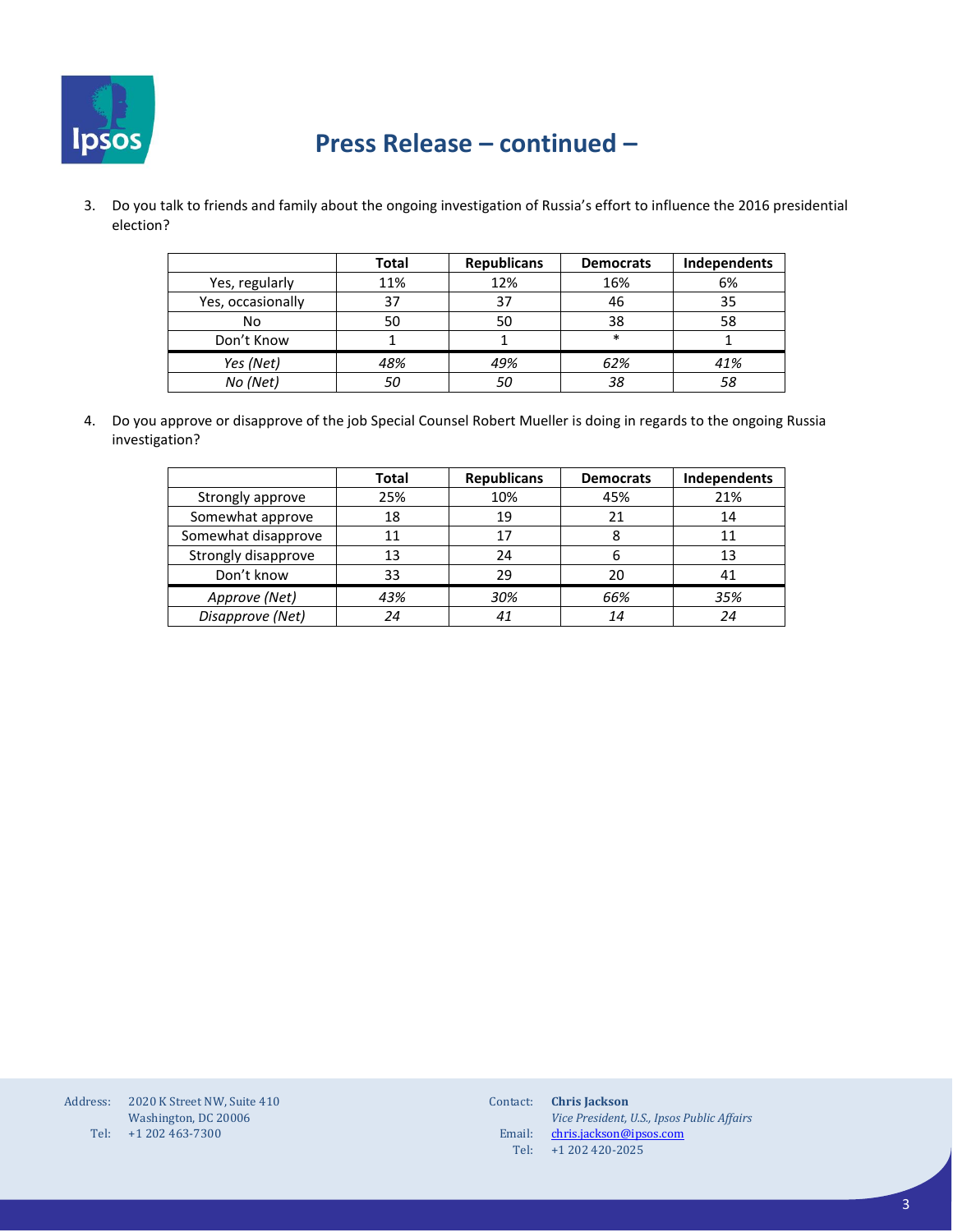

- 5. Do you agree or disagree with the following statements?
	- a. Total agree.

|                                             | Total | <b>Republicans</b> | <b>Democrats</b> | Independents |
|---------------------------------------------|-------|--------------------|------------------|--------------|
| Russia interfered in the 2016 election.     | 60%   | 46                 | 85               | 53           |
| The FBI's investigation and actions around  |       |                    |                  |              |
| the 2016 election are politically motivated | 47%   | 75                 | 32               | 36           |
| against President Trump.                    |       |                    |                  |              |

b. The FBI's investigation and actions around the 2016 election are politically motivated against President Trump.

|                   | Total | <b>Republicans</b> | <b>Democrats</b> | Independents |
|-------------------|-------|--------------------|------------------|--------------|
| Strongly agree    | 23%   | 45%                | 13%              | 14%          |
| Somewhat agree    | 23    | 31                 | 19               | 22           |
| Somewhat disagree | 10    |                    | 15               | 11           |
| Strongly disagree | 23    |                    | 43               | 24           |
| Don't know        | 19    | 13                 | 10               | 30           |
| Agree (net)       | 47%   | 75%                | 32%              | 36%          |
| Disagree (net)    | 34    |                    | 58               | 34           |

c. Russia interfered in the 2016 election.

|                   | Total | <b>Republicans</b> | <b>Democrats</b> | Independents |
|-------------------|-------|--------------------|------------------|--------------|
| Strongly agree    | 35%   | 16%                | 60%              | 32%          |
| Somewhat agree    | 25    | 31                 | 25               | 20           |
| Somewhat disagree |       | 20                 |                  | 11           |
| Strongly disagree |       | 14                 |                  | 6            |
| Don't know        |       | 20                 | 9                | 31           |
| Agree (Net)       | 60%   | 46%                | 85%              | 53%          |
| Disagree (Net)    | 18    | 34                 |                  | 17           |

Address: 2020 K Street NW, Suite 410 Tel: +1 202 463-7300 Washington, DC 20006

| Contact: | <b>Chris</b> Jackson                       |
|----------|--------------------------------------------|
|          | Vice President, U.S., Ipsos Public Affairs |
| Email:   | chris.jackson@ipsos.com                    |
| Tel:     | $+1$ 202 420-2025                          |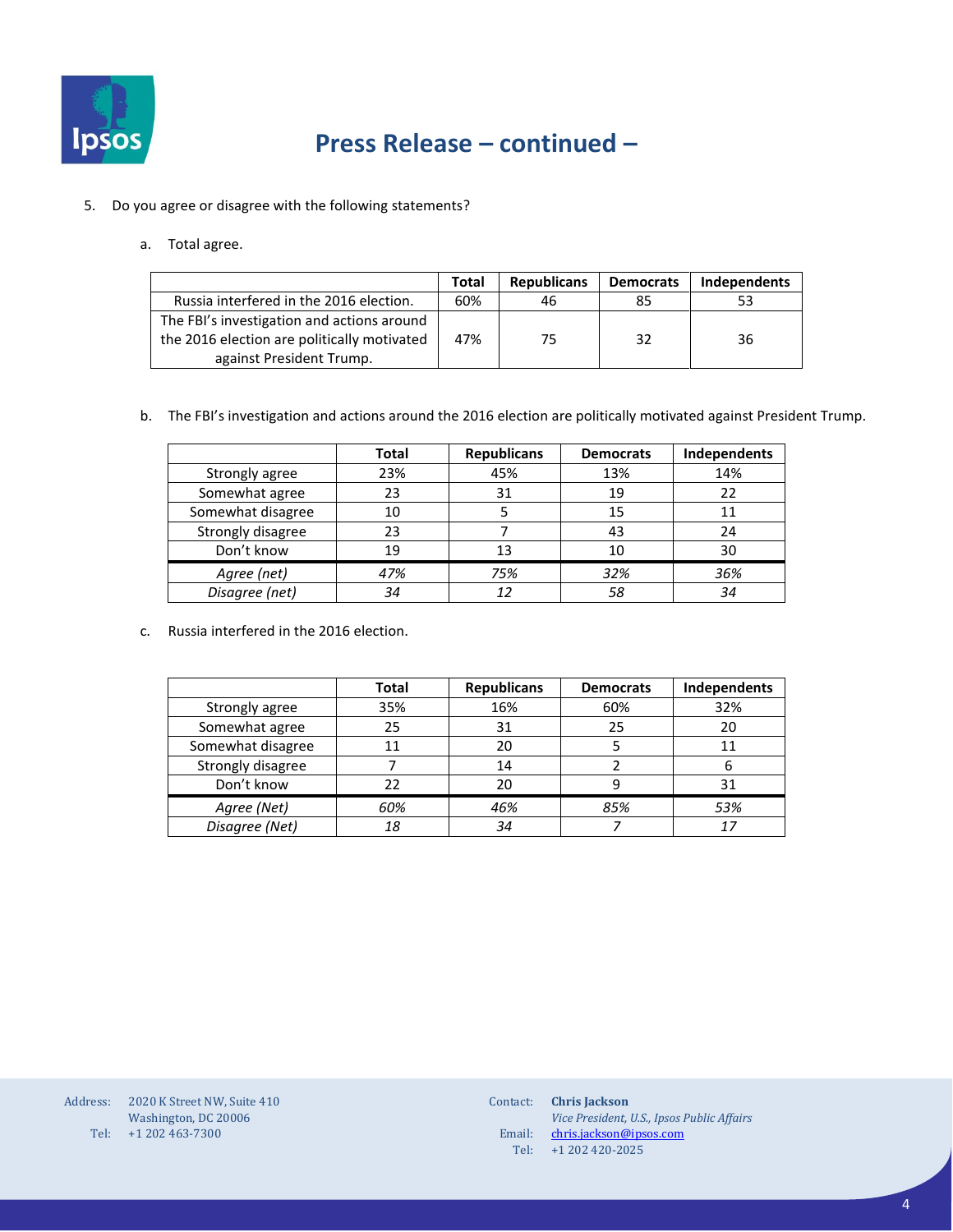

#### 6. With which political party do you most identify?

|                          | <b>Total</b> | <b>Republicans</b> | <b>Democrats</b> | Independents |
|--------------------------|--------------|--------------------|------------------|--------------|
| <b>Strong Democrat</b>   | 16%          |                    | 45%              |              |
| Moderate Democrat        | 12           |                    | 33               |              |
| Lean Democrat            | 8            |                    | 22               |              |
| Lean Republican          | 9            | 27                 |                  |              |
| Moderate Republican      | 11           | 35                 |                  |              |
| <b>Strong Republican</b> | 13           | 38                 |                  |              |
| Independent              | 20           |                    |                  | 100          |
| Other                    | 4            |                    |                  |              |
| Don't know/Refuse        |              |                    |                  |              |
| Democrat (Net)           | 36%          |                    | 100%             |              |
| Republican (Net)         | 33           | 100                |                  |              |
| Independent (Net)        | 20           |                    |                  | <i>100</i>   |

Address: 2020 K Street NW, Suite 410 Tel: +1 202 463-7300 Washington, DC 20006

Contact: **Chris Jackson** Email: Tel: *Vice President, U.S., Ipsos Public Affairs* [chris.jackson@ipsos.com](mailto:chris.jackson@ipsos.com) +1 202 420-2025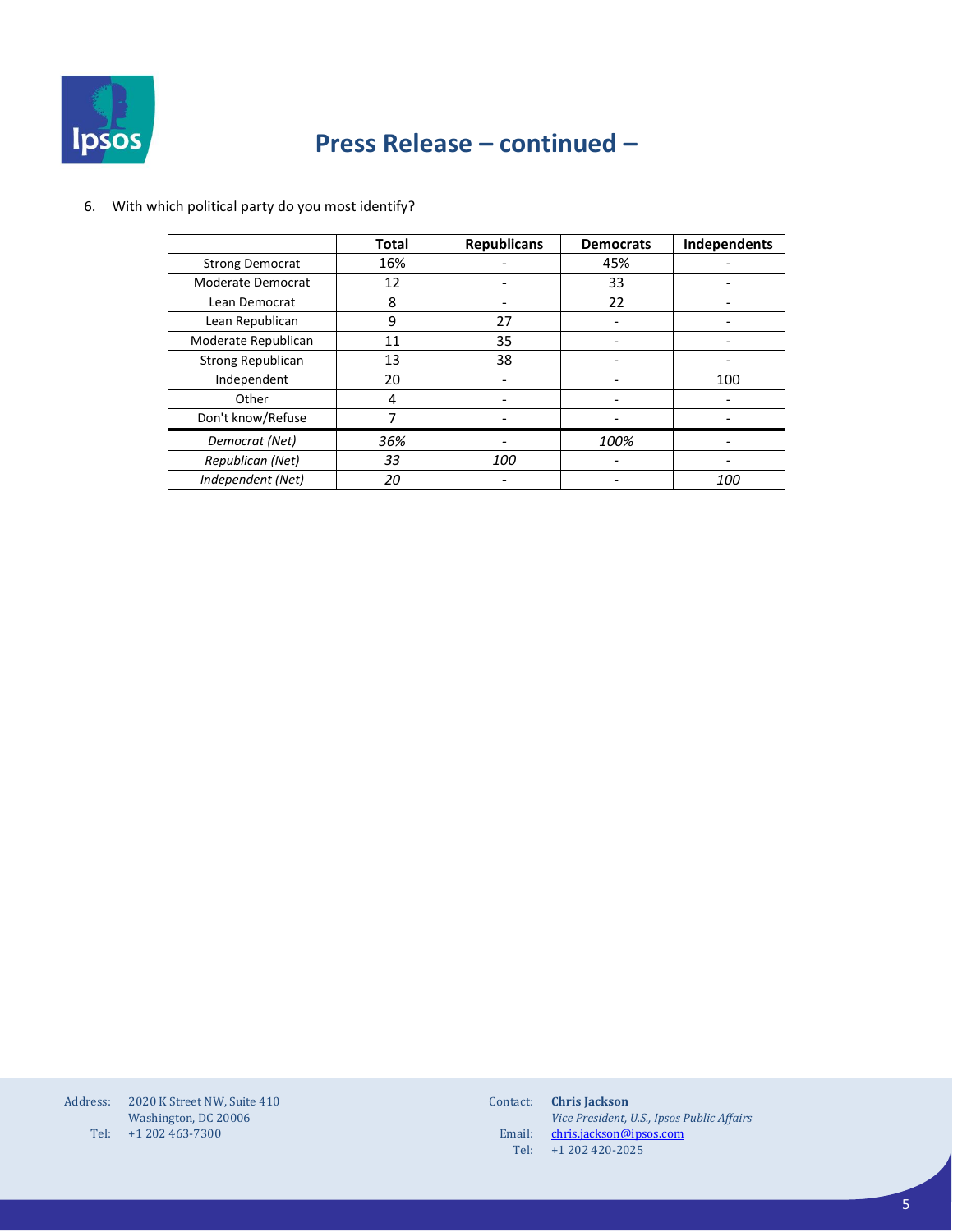

#### **About the Study**

These are findings from an Ipsos poll conducted July 16-July 17, 2018. For the survey, a sample of roughly 1,005 adults age 18+ from the continental U.S., Alaska and Hawaii were interviewed online in English. The sample includes 312 Democrats, 374 Republicans, and 204 Independents.

The sample for this study was randomly drawn from Ipsos's online panel (see link below for more info on "Access Panels and Recruitment"), partner online panel sources, and "river" sampling (see link below for more info on the Ipsos "Ampario Overview" sample method) and does not rely on a population frame in the traditional sense. Ipsos uses fixed sample targets, unique to each study, in drawing sample. After a sample has been obtained from the Ipsos panel, Ipsos calibrates respondent characteristics to be representative of the U.S. Population using standard procedures such as raking-ratio adjustments. The source of these population targets is U.S. Census 2016 American Community Survey data. The sample drawn for this study reflects fixed sample targets on demographics. Post-hoc weights were made to the population characteristics on gender, age, race/ethnicity, region, and education.

Statistical margins of error are not applicable to online nonprobability sampling polls. All sample surveys and polls may be subject to other sources of error, including, but not limited to coverage error and measurement error. Where figures do not sum to 100, this is due to the effects of rounding. The precision of Ipsos online polls is measured using a credibility interval. In this case, the poll has a credibility interval of plus or minus 3.5 percentage points for all respondents. Ipsos calculates a design effect (DEFF) for each study based on the variation of the weights, following the formula of Kish (1965). This study had a credibility interval adjusted for design effect of the following (n=1,005, DEFF=1.5, adjusted Confidence Interval=5.0).

The poll also has a credibility interval plus or minus 6.3 percentage points for Democrats, 5.8 percentage points for Republicans, and 7.8 percentage points for Independents.

For more information about conducting research intended for public release or Ipsos' online polling methodology, please visit our [Public Opinion Polling and Communication](https://www.ipsos.com/en-us/public-opinion-polling-and-communication-research) page where you can download our brochure, see our public release protocol, or contact us.

#### **For more information on this news release, please contact:**

Chris Jackson Vice President, U.S. Ipsos Public Affairs +1 202 420-2025 [chris.jackson@ipsos.com](mailto:chris.jackson@ipsos.com)

Mallory Newall Director, U.S. Ipsos Public Affairs +1 202 420-2014 [mallory.newall@ipsos.com](mailto:mallory.newall@ipsos.com) 

Address: Tel: +1 202 463-7300 2020 K Street NW, Suite 410 Washington, DC 20006

Contact: Email: Tel: **Chris Jackson** *Vice President, U.S., Ipsos Public Affairs* [chris.jackson@ipsos.com](mailto:chris.jackson@ipsos.com) +1 202 420-2025